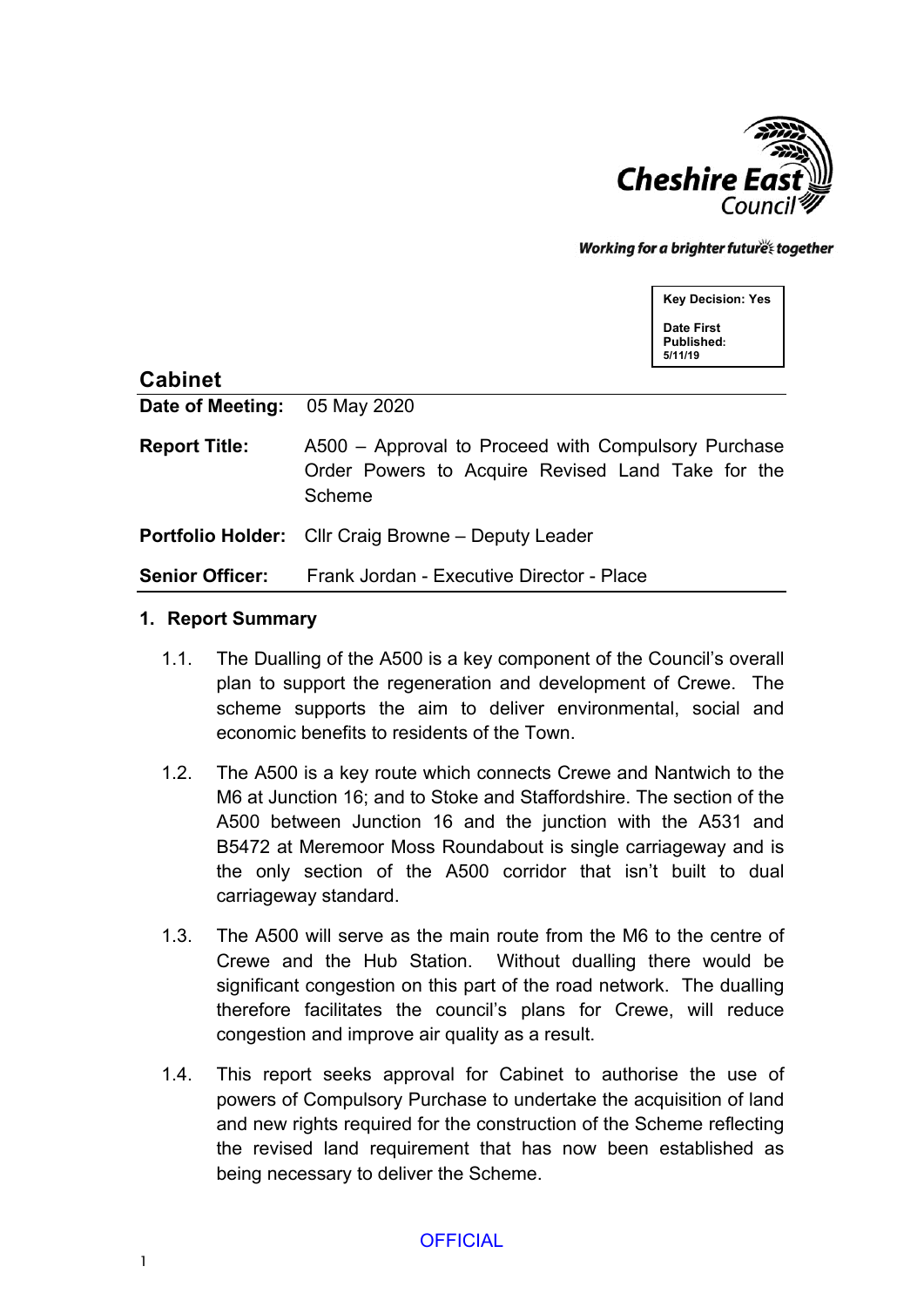- 1.5. The factors referred to in paragraphs 1.1 to 1.3 demonstrate that it is in the public interest to make the CPO (see also Legal Implications in paragraph 6.1).
- 1.6. The current programme (subject to DfT final funding approval) is for the main works to start in 2021, with an estimated construction period of 27 months.
- 1.7. Cabinet approved a report regarding this scheme in July 2019. Since that meeting the design development work has established that a revision of the extent of the works is required for the Scheme.
- 1.8. There is therefore a need to acquire additional land. Accordingly, it is necessary to seek Cabinet authority to authorise the acquisition of the required land for the Scheme.

## **2. Recommendations**

That Cabinet:-

- 2.1. Authorises the making of an Order (or Orders) under Sections 239, 240, 246, 250 and 260 of the Highways Act 1980 and all other powers as appropriate for the compulsory purchase of land and rights required for the construction of the Scheme as shown on the CPO Plan (Appendix A).
- 2.2. Authorises the making of a Side Roads Order (or Orders) under Sections 8, 14 and 125 of the Highways Act 1980 and all other necessary powers to improve, stop up existing highways, construct lengths of new highway and stop up and provide replacement private means of access as required to deliver the Scheme.
- 2.3. Authorises the Director Infrastructure and Highways in consultation with the Director of Governance and Compliance Services to make any amendments necessary to the contemplated CPO and/or SRO ("the Orders") arising as a result of further design work or negotiations with landowners or affected parties or for any connected reasons in order to enable delivery of the Scheme.
- 2.4. Authorises the Director Infrastructure and Highways in consultation with the Director of Governance and Compliance Services to take all appropriate actions to secure the confirmation of the contemplated orders including:
	- 2.4.1. Authority to take all necessary action to secure the making, submission to the Secretary of State for confirmation and (if confirmed) implementation, of the Orders including the publication and service of all relevant notices and the finalisation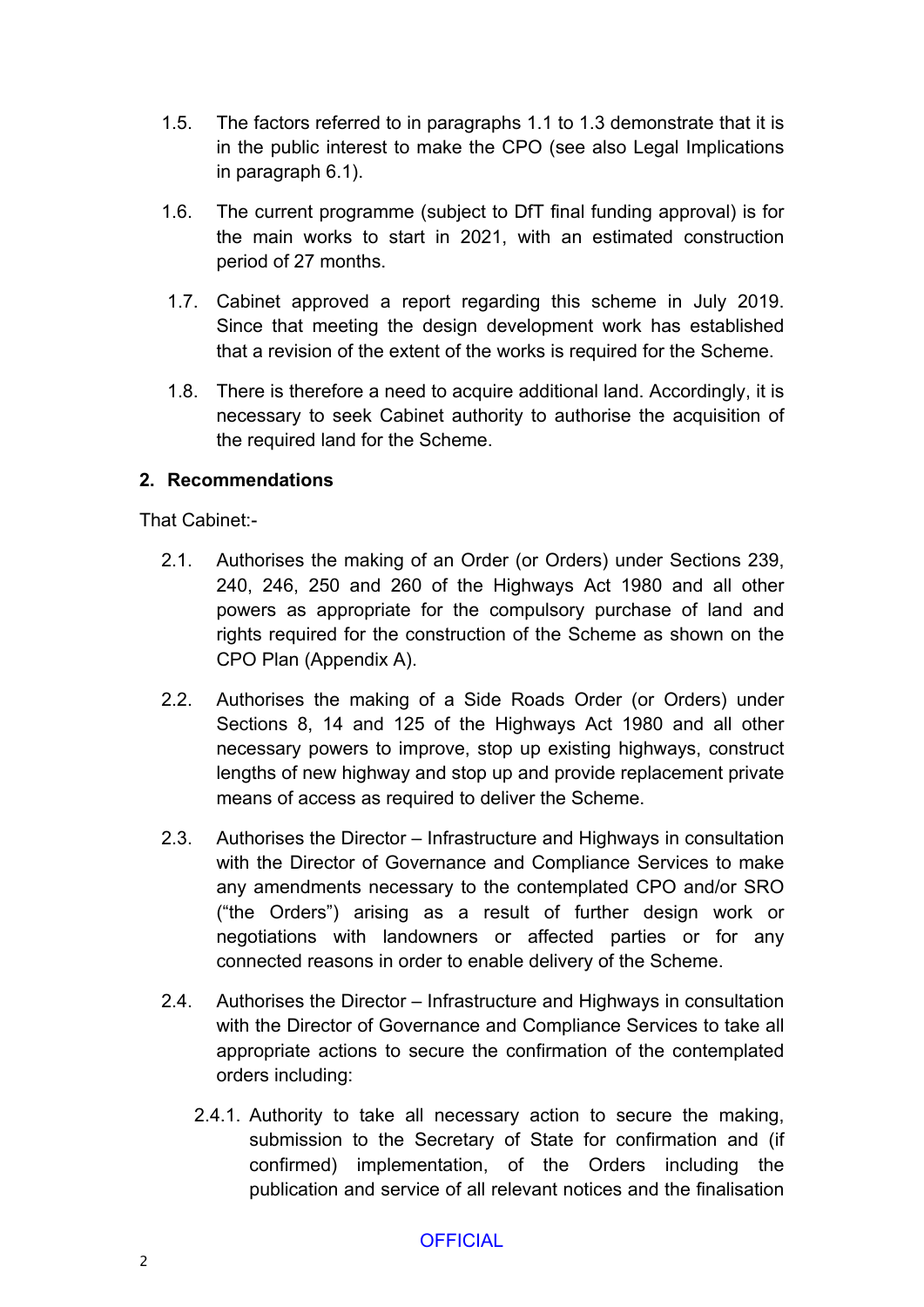of the Statement of Reasons and for the Director of Governance and Compliance to secure the presentation of the Council's case at any public inquiry and the subsequent service of Notices to Treat and Notices of Entry or, as the case may be the execution of General Vesting Declarations;

- 2.4.2. Authority to negotiate and enter into agreements and undertakings with the owners of any interest in the required land under the Orders and any objectors to the confirmation of the Orders setting out the terms for the withdrawal of objections to the Orders including where appropriate, the inclusion in and/or exclusion from the CPO of land or new rights or the amendments of the SRO and to authorise the Director of Governance and Compliance to agree, draw up, and to sign all necessary legal documents to record such agreements and undertakings;
- 2.4.3. In the event that any question of compensation is referred to the Upper Tribunal (Lands Chamber) the Director of Governance and Compliance is authorised to take all necessary steps in connection with the conduct and, if appropriate, settlement of such proceedings;
- 2.4.4. Authorises the Director of Governance and Compliance Services to appoint suitable counsel to advise and represent the Council at any Public Inquiry held in respect of the Orders and to provide legal support to the team through the process;
- 2.5. Authorises the Head of Estates to seek to acquire the land and rights (or extinguish the same) required for the Scheme by agreement and to instruct the Director of Governance and Compliance to negotiate and enter into the agreements necessary to complete such acquisitions.
- 2.6. Authorises the Head of Estates to negotiate and approve the payment of relevant and reasonable professional fees incurred by landowners and others with compensate able interests in taking professional advice in connection with the acquisition of their interests required for the scheme and related compensation claims and also in advancing the development or implementation of the Scheme.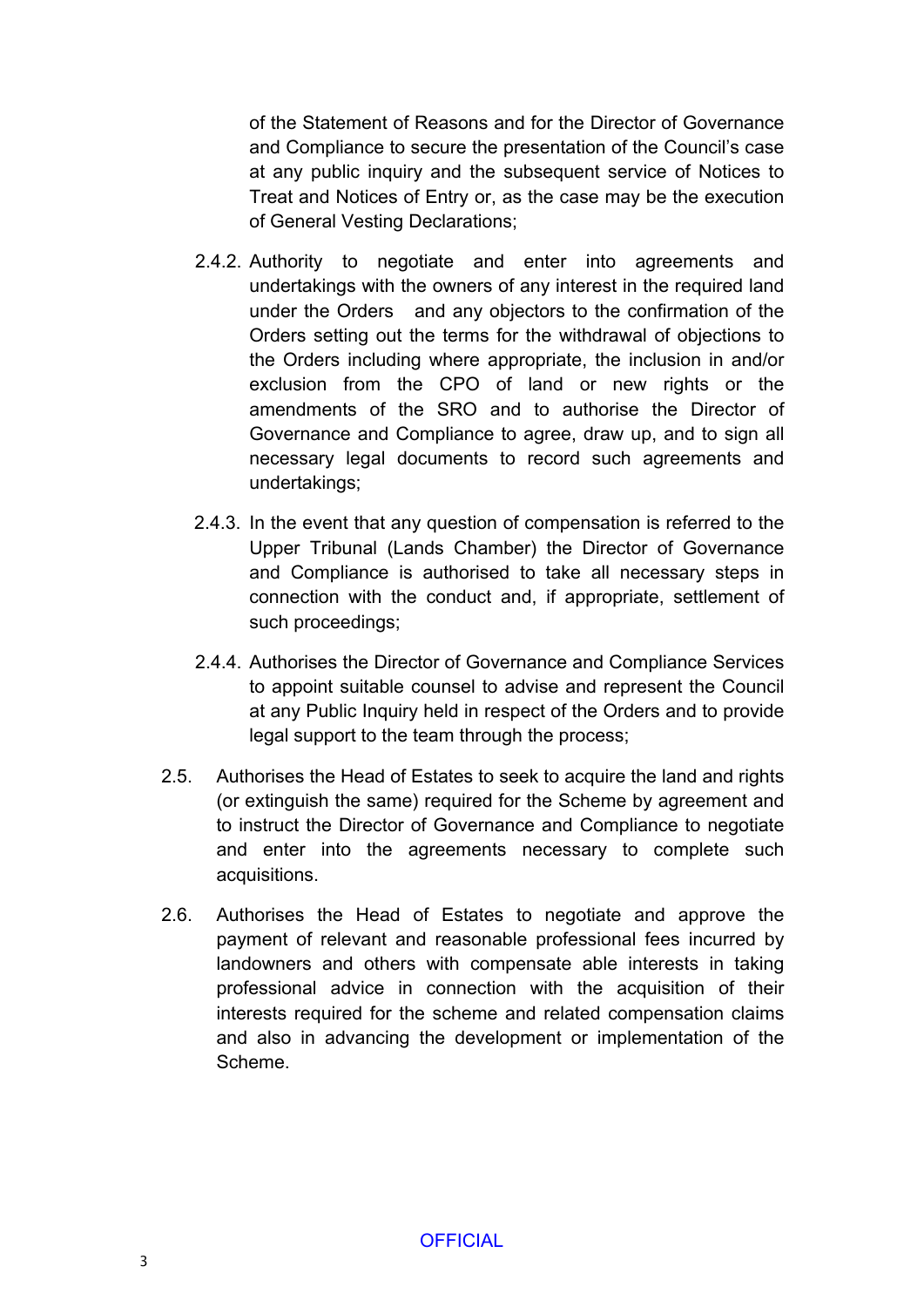#### **3. Reasons for Recommendations**

- 3.1. The acquisition of the land enables the Council to proceed with the development and delivery of the Scheme. This is a vital road connection as it provides a key strategic transport link between Crewe and Nantwich to the M6 at Junction 16.
- 3.2. Acquiring the necessary land and rights by negotiation is preferable and the Council must be able to demonstrate by the time of the public inquiry that it has made reasonable efforts in this regard. However, it is not realistic to assume that voluntary acquisitions could be concluded with all affected parties and for all land title issues to be dealt within the funding window for this Scheme. Accordingly, the renewed authorisation of compulsory purchase action is sought so that the project programme can be maintained and to demonstrate the Council's intent to proceed with the Scheme.
- 3.3. The Scheme CPO will include a total of c46 hectares of land. This includes c11 hectares for full title for the new road and environmental mitigation areas, and a further c1 hectare of land over which new rights are to be created. C15ha of the land is the existing highway land, currently registered to Highways England, plus a small parcel of land that is already owned by CEC. The remaining 19 hectares is required for site compounds, temporary haul routes, and proposed private means of accesses, and the intention would be to return this land to the pre-existing landowner on completion of the scheme. The interests of 6 owners, including the Duchy of Lancaster, are affected. The plan to accompany the CPO will be available for inspection by members at the meeting and a reduced size version is annexed to this report (Appendix A).
- 3.4. The land over which full title is to be acquired is predominantly agricultural land and the Scheme does not require the acquisition of any residential property (save for part of the garden at Bluemire Farm). The Scheme does not require the acquisition of land in any of the categories where land has to be provided in exchange, such as common land or public open space.
- 3.5. Some of the areas over which full title is to be acquired will not be required for the permanent works and, subject to negotiation, may be offered back to the current owners along with the payment of compensation in due course. The areas that may be subject to offers back to the owners are shown shaded green, orange and yellow on the non-statutory land acquisition plans which will be available for inspection by members at the meeting.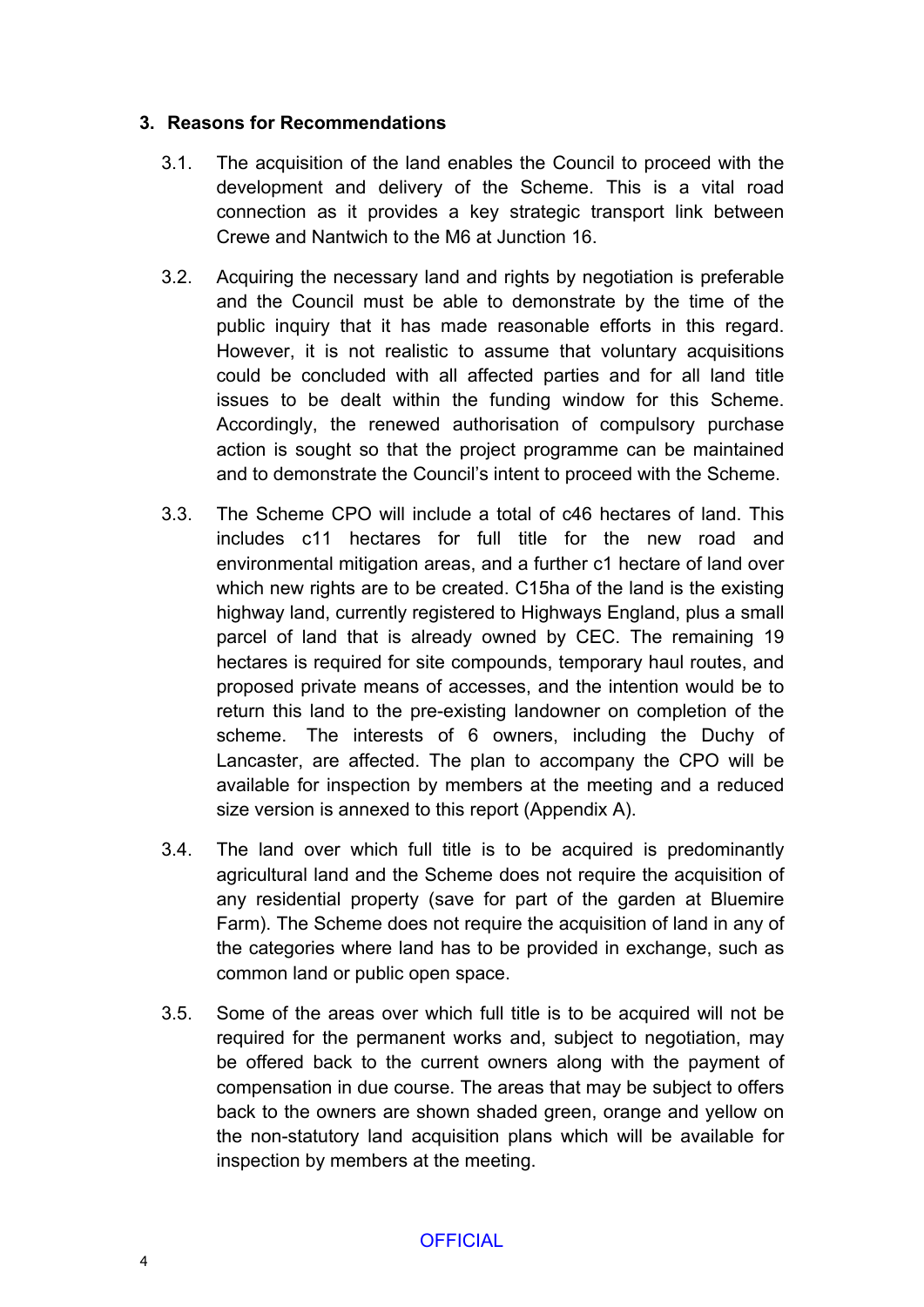- 3.6. The SRO will authorise the stopping-up, diversion and creation of new lengths of highway or reclassification of existing highways and the CPO will include land that is required to enable the works authorised by the SRO to be carried out.
- 3.7. In addition, the SRO makes provision for the stopping-up of numerous private means of access to premises and agricultural land and the CPO makes provision for the acquisition of land and new rights to enable new, replacement private means of access to be provided as part of the Scheme.
- 3.8. The plans of the proposed highway and alterations to be authorised by the Side Roads Order will be available for inspection by Members at the meeting (Appendix B).
- 3.9. The land that is proposed to be acquired is the minimum considered to be reasonably required to achieve the selected design option. Discussions are proceeding with the Statutory Undertakers and these may disclose additional requirements for service diversions for which land or rights may require to be obtained under the CPO.
- 3.10. In the event that the Scheme is not completed, the A500 will continue to be a congestion constraint for traffic travelling between the south of Crewe and the M6 and the wider Cheshire East, Stoke and Staffordshire region.

## **4. Other Options Considered**

4.1. Land Acquisition by Negotiation

Land acquisition could be pursued solely by negotiation and subsequent agreement. However, relying on land acquisition by agreement alone does not guarantee that the land required for the scheme will be secured. Although the freehold of the Duchy of Lancaster land can only be acquired by agreement, due to Crown Immunity, there are other land interests that can be subject to CPO; including other private holdings and the Duchy of Lancaster tenancies (subject to Duchy of Lancaster agreement). It is intended to acquire all the land for the Scheme by agreement where possible and to only use the powers under the Highway Act to compulsory purchase land and interests (where these powers are applicable) that cannot be acquired through agreement beforehand to support deliverability of the scheme.

## 4.2. Cancel the Scheme

If a decision is made to cancel the Scheme there will be no benefit from the Local Contribution spent to date (£4.7m up to March 2020).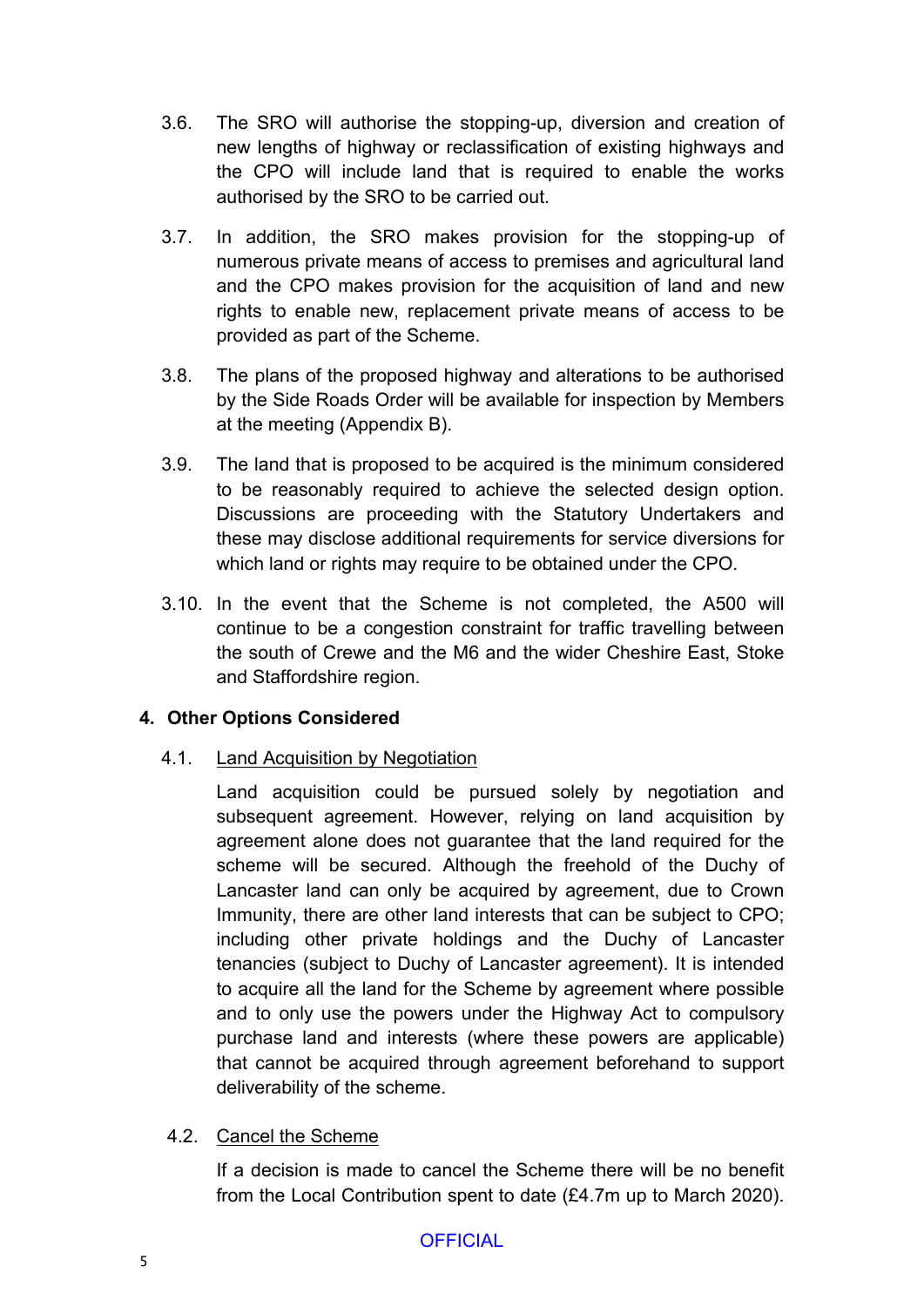Furthermore, the benefits attributed to the scheme will not be delivered and the Council's reputation with the DfT and TfN will be seriously compromised.

#### **5. Background**

- 5.1. As a result of the development of the scheme, some changes to the original design have affected the land required for the Scheme as outlined below.
	- 5.1.1. The re-design of Meremoor Moss Roundabout has resulted in a net reduction in land take for the Scheme. However, there is a small movement of the highway boundary to the north east of the roundabout and this has resulted in a small increase in land take at that location. The overall saving to the Scheme from the re-design of the roundabout is expected to be in the region of £1,000,000.
	- 5.1.2. At the cutting near Bluemire Farm the detail has been redesigned to the earthworks solution, removing the need for piling operations. This is expected to provide a saving of approximately £650,000; however additional land take is required for this change.
- 5.2. To meet the programme for the Scheme, the Council will need to undertake further work  $i.e.$ 
	- 5.2.1. Negotiations with affected land owners to secure land required for the Scheme by agreement whilst proceeding with the making of a CPO and SRO should agreements fail and statutory powers of acquisition need to be used ;
	- 5.2.2. A market-tested cost estimate for the main works is required for inclusion in the Full Business Case to be submitted to DfT to obtain the Large Local Majors scheme grant funding;
	- 5.2.3. Advance works are required to be completed in sufficient time to ensure ecological mitigations and utilities diversions are sufficiently progressed to enable the main works to commence on time;
	- 5.2.4. A suitable supply chain is required, including local companies as far as is possible, to ensure timely commencement of the main works.
	- 5.3.The majority of the land required for the Scheme is in the ownership of the Duchy of Lancaster. The Council cannot rely on powers of compulsory purchase to acquire crown land and must secure this land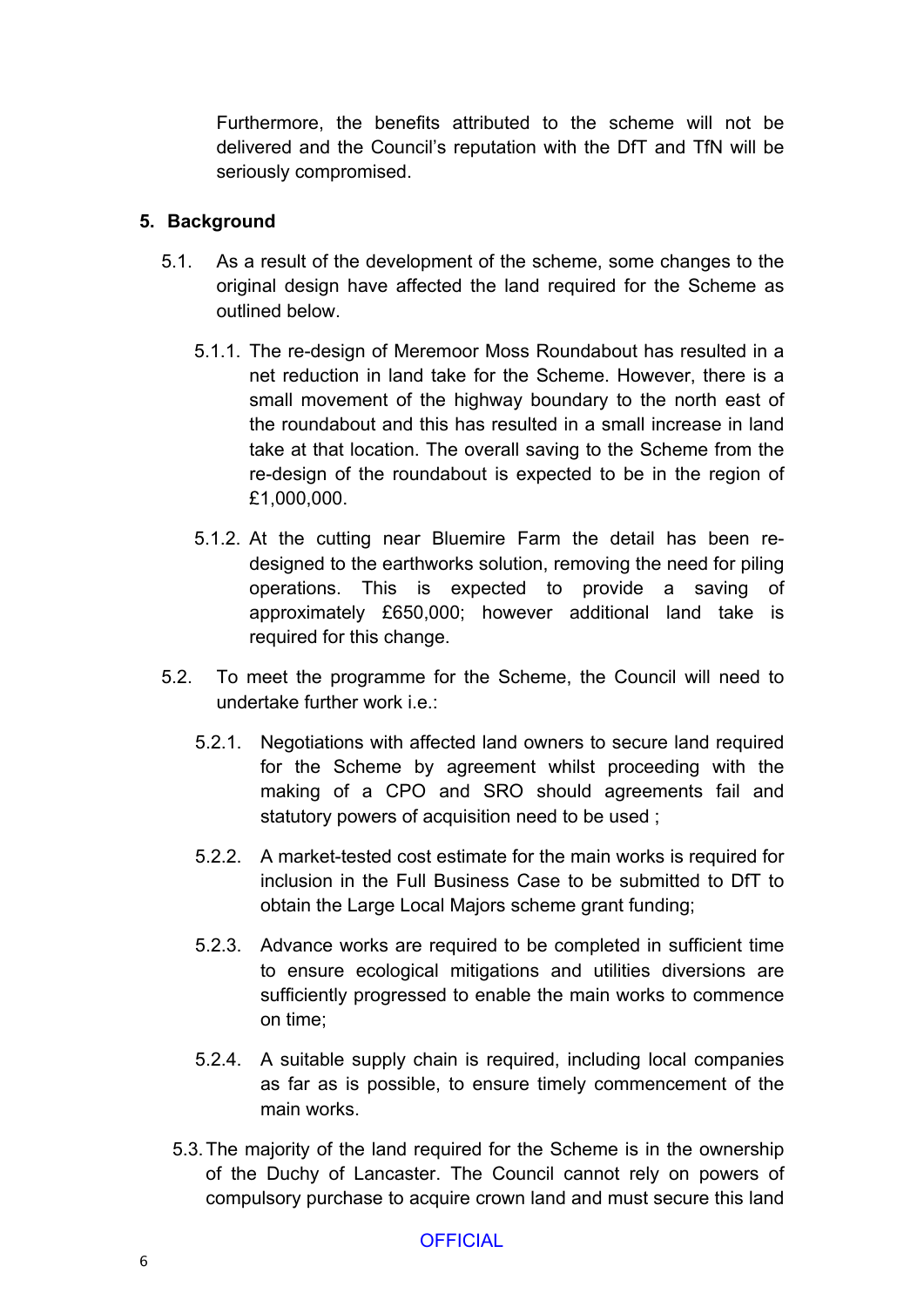by agreement. The following arrangement has been agreed with the Duchy. The Duchy has agreed to the inclusion in the CPO of the land interests of any of its tenants that are within the A500 CPO boundary and to the Council exercising its powers of compulsory acquisition to acquire new rights and/or other interests in this land.

- 5.4.The remainder of the land required to deliver the Scheme can be acquired compulsorily but the Council is required to demonstrate that it has sought to engage with landholders to agree acquisition only relying on CPO powers as a last resort.
- 5.5.The Council has appointed external solicitors to undertake preparatory work including drafting the Statutory Orders required to deliver the Scheme. Chartered surveyors have also been appointed to deal with negotiations on land acquisition by agreement with a view to securing all land necessary to deliver the Scheme by agreement. However, voluntary acquisitions of all of the land affected and rights required may not be possible.
- 5.6.Whilst acquisition by agreement will be pursued, initiating the CPO process over the third-party land holdings required for the Scheme affords greater certainty that the Scheme will proceed in the event that negotiations break down. This is in line with national guidance on the use of CPO powers set out in "Guidance on Compulsory Purchase Process and the Crichel Down Rules" (July 2019) (The Guidance).
- 5.7.If a CPO is required it is expected that it will be made in May 2020 subject to funding from DfT. The Secretary of State for Transport will consider whether the CPO should be confirmed and such confirmation may be considered following a public inquiry to deal with objections.
- 5.8.At the east end of the Scheme, close to the M6 Junction 16 roundabout there is part of the proposed highway infrastructure (part of a permanent drainage attenuation pond and part of a proposed temporary site compound) that lie within the Staffordshire County Council (SCC) area. An agreement under Section 8 of the Highways Act 1980 has been entered into with SCC. This will enable Cheshire East to promote the Scheme and progress the CPO and SRO on behalf of both authorities
- 5.9.A Side Roads Order (SRO) will also be required as existing accesses directly onto the A500 will be stopped up on safety grounds. Alternative, replacement means of access will be provided and where existing public rights of way cross the A500, those rights of way will be diverted to maintain connectivity.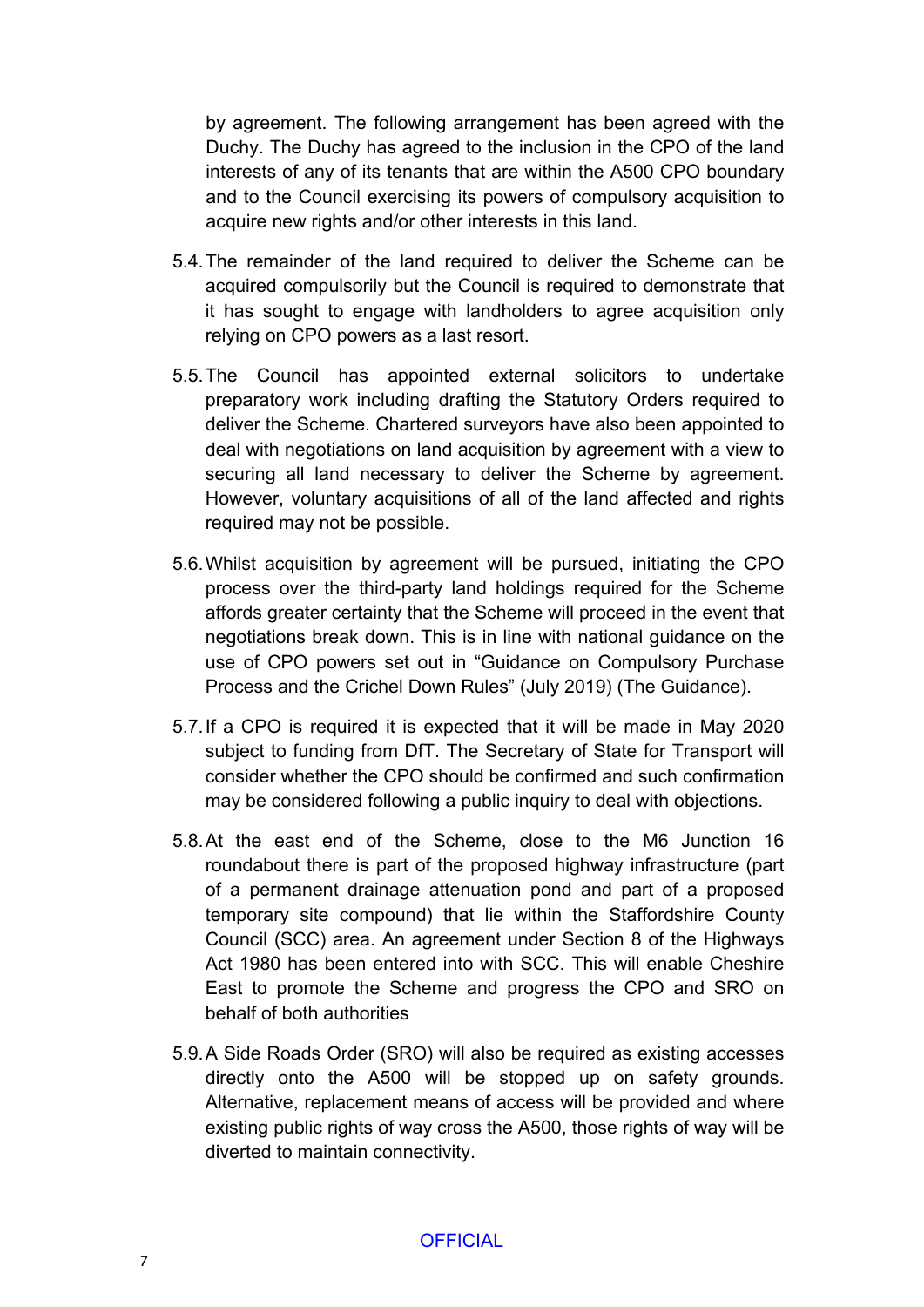- 5.10. It is the intention that proposed developments in the local area that will benefit from the Scheme will provide a financial contribution to the overall cost of the Scheme. For example, the South Cheshire Growth Village, which is on Duchy of Lancaster land, is a strategic development which has been allocated in the Council's recently adopted Local Plan Strategy. The Local Plan Strategy contains a policy for the development to contribute to the improvement of the A500. It is therefore expected that contributions will be made to this Scheme (and others) by way of planning obligations secured in section 106 agreements if the associated development is consented.
- 5.11. The Duchy of Lancaster is major owner of the land required for the Scheme. The Duchy has submitted a letter of support for the Scheme and has said that they will be a supportive partner as the Scheme takes shape. Accordingly, there is every prospect that the land that is not capable of being acquired compulsorily will be made available for the Scheme from the Duchy.

#### **6. Implications of the Recommendations**

#### 6.1. **Legal Implications**

- 6.1.1. In resolving to make a Compulsory Purchase Order and a Side Roads Order for the Scheme the Council would be proceeding under powers contained in the Highways Act 1980 authorising the compulsory purchase of land and the rights required to deliver the Scheme, together with improvements, stopping up of highways, rights of way and private means of access and providing replacement of private means of access.
- 6.1.2. Part XII of the Highways Act 1980 includes a number of CPO powers to support the delivery of highways. These include the following:
- 6.1.3. Section 239 of the 1980 Act pursuant to which the highway authority for the area may acquire land required for the construction of a highway, other than a trunk road, which is to become maintainable at the public expense, as well as any land required for the improvement of a highway.
- 6.1.4. Section 240 of the 1980 Act, pursuant to which the highway authority may acquire land required for use in connection with construction or improvement of a highway and the carrying out of a diversion or other works to watercourses.
- 6.1.5. Section 246 of the 1980 Act pursuant to which the highway authority can acquire land for the purpose of mitigating any adverse effect which the existence or use of a highway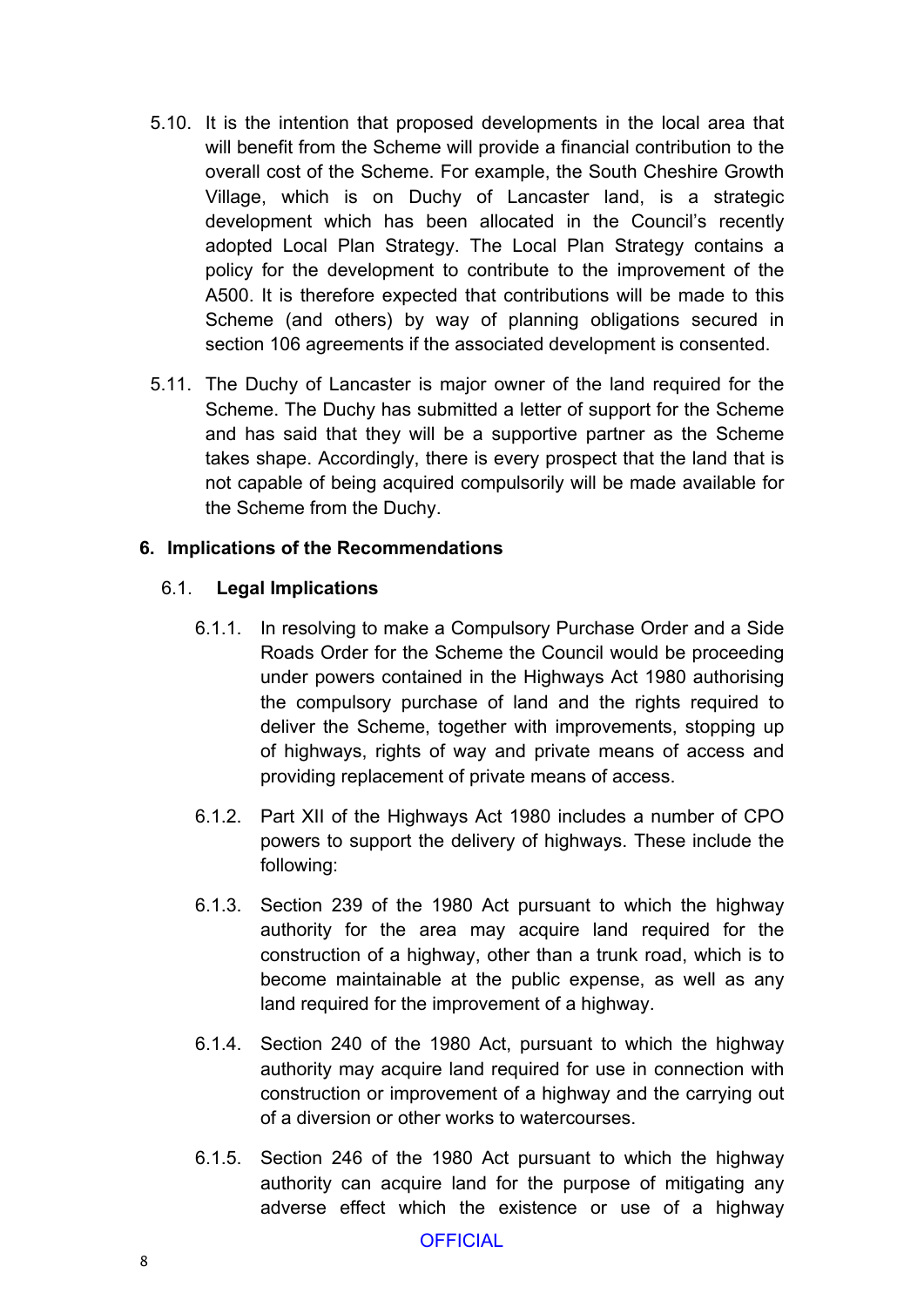constructed or improved by them has or will have on the surroundings of the highway.

- 6.1.6. Section 249 of the 1980 Act prescribes distance limits from the highway for the acquisition of land for certain purposes.
- 6.1.7. Section 250 of the 1980 Act allows the highway authority to acquire rights over land, both by acquisition of those that are already in existence, and by the creation of new rights.
- 6.1.8. Section 260 authorises the clearance of the title to land already held by the Council and required for the scheme and which might otherwise interfere with the Council's activities in exercising its statutory powers to construct the works.
- 6.1.9. The delivery of the Scheme will require the Council to make a CPO using the powers set out above.
- 6.1.10. According to the Guidance, compulsory purchase order should only be made where there is a compelling case in the public interest. Compulsory purchase powers are only to be used as a last resort and that the land proposed to be acquired should be the minimum considered to be reasonably required to achieve the selected design option.
- 6.1.11. In submitting the CPO to the Secretary of State for Transport for confirmation, the Council must demonstrate that there are no impediments to implementation of the CPO. To do so, the Council must provide substantive information as to the sources of funding available for both acquiring the land and implementing the Scheme for which the land is required.
- 6.1.12. The Council must also show that the Scheme is unlikely to be blocked by any physical or legal impediments to implementation; including any need for planning permission or any other consent or licence and completion of an Agreement with Staffordshire County Council to ensure that Cheshire East Council can exercise highway functions within the specified land within their area. In addition to the Guidance, guidance included in Department of Transport Circular 2/97 is also relevant to CPOs made under Highways Act powers. This provides that the Secretary of State for Transport will not confirm a CPO unless he is satisfied that planning permission has been granted.
- 6.1.13. An order under section 14 of the 1980 Act authorises a highway authority to stop up, improve, raise, lower or otherwise alter a highway that crosses or enters the route of a classified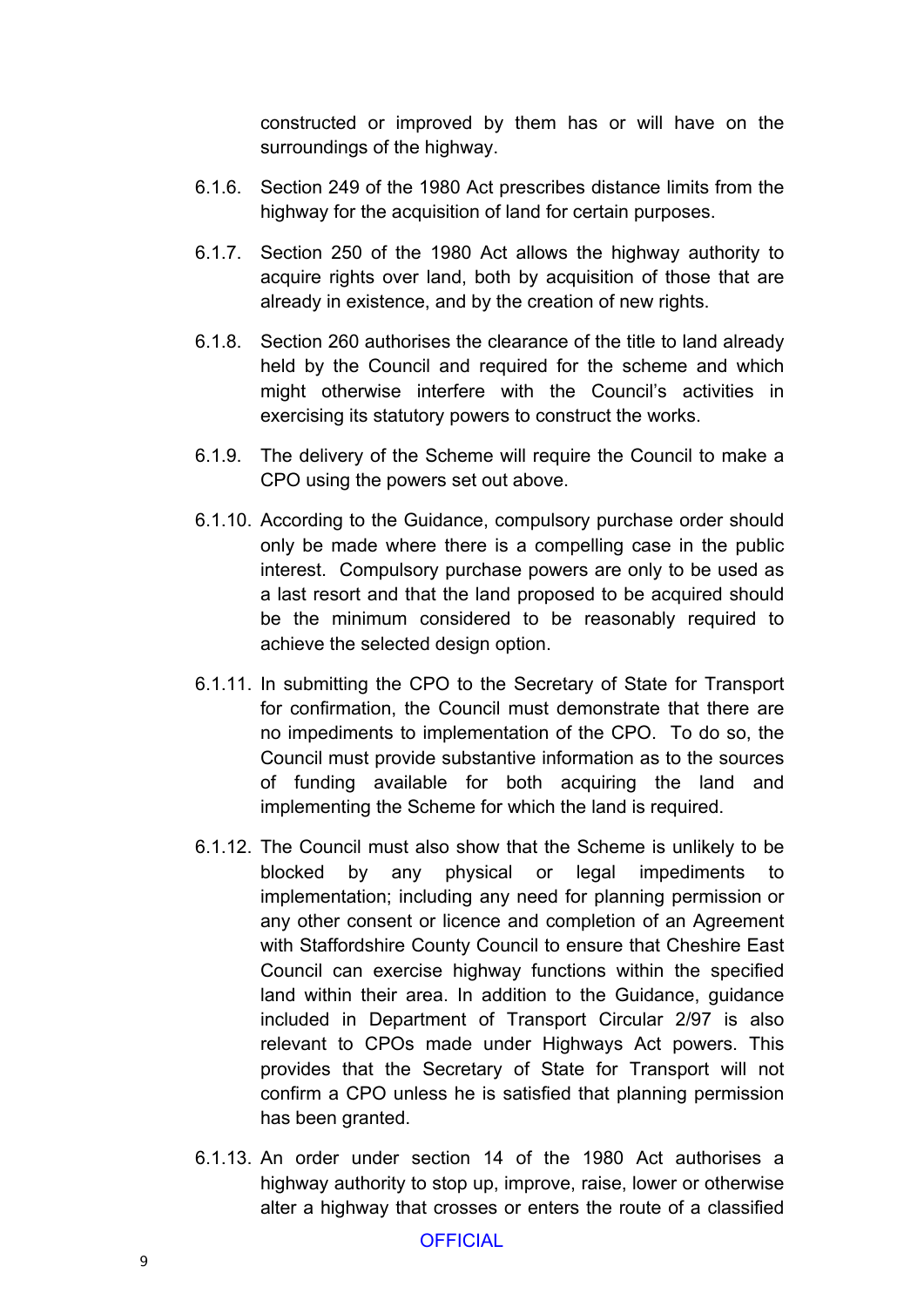road. It also provides for the construction of new highways for purposes concerned with any such alterations or related purposes. Section 125 of the 1980 Act provides that a SRO may authorise the highway authority to stop up private means of access to premises and to provide new means of access to premises. In all instances where stopping up of either highway or private means of access is proposed, the Secretary of State must be satisfied that either no access to premises is reasonably required or that other reasonably convenient means of access to the premises are available to the premises or will be provided.

- 6.1.14. Included as Appendix C is the draft of the statement of reasons that provide a detailed justification for the Orders and sets out why officers believe there is a compelling case in the public interest for making the CPO. Cabinet is requested to take into account the matters set out in the draft statement in coming to a decision on whether to authorise the use of CPO powers and proceed with the SRO's.
- 6.1.15. Section 8 of the Highways Act 1980 provides that local highway authorities may enter into agreements with an adjoining highway authority to transfer the functions of one highway authority to another and this includes the power to acquire land compulsorily.

#### 6.2. **Finance Implications**

- 6.2.1. The scheme has a £6.8m approved budget in the main capital programme which has been secured from £5.0m local contributions and £1.8m DfT contributions.
- 6.2.2. This budget covers the costs of the project up to May 2020. If DfT decide not to include the scheme in the programme at any point during that period, expenditure can be stopped immediately and the contract with the delivery team through the SCAPE framework can be terminated at any time.
- 6.2.3. The revised Outline Business Case submitted to DfT in May 2019 is based on a total scheme cost of £68.7m. The total requested contribution from the DfT is £55.1m and the total local contribution is £13.6m.
- 6.2.4. In addition to the approved budget of £6.8m in the main programme, a budget of £61.9m is held in the addendum to the capital programme to cover the total scheme cost.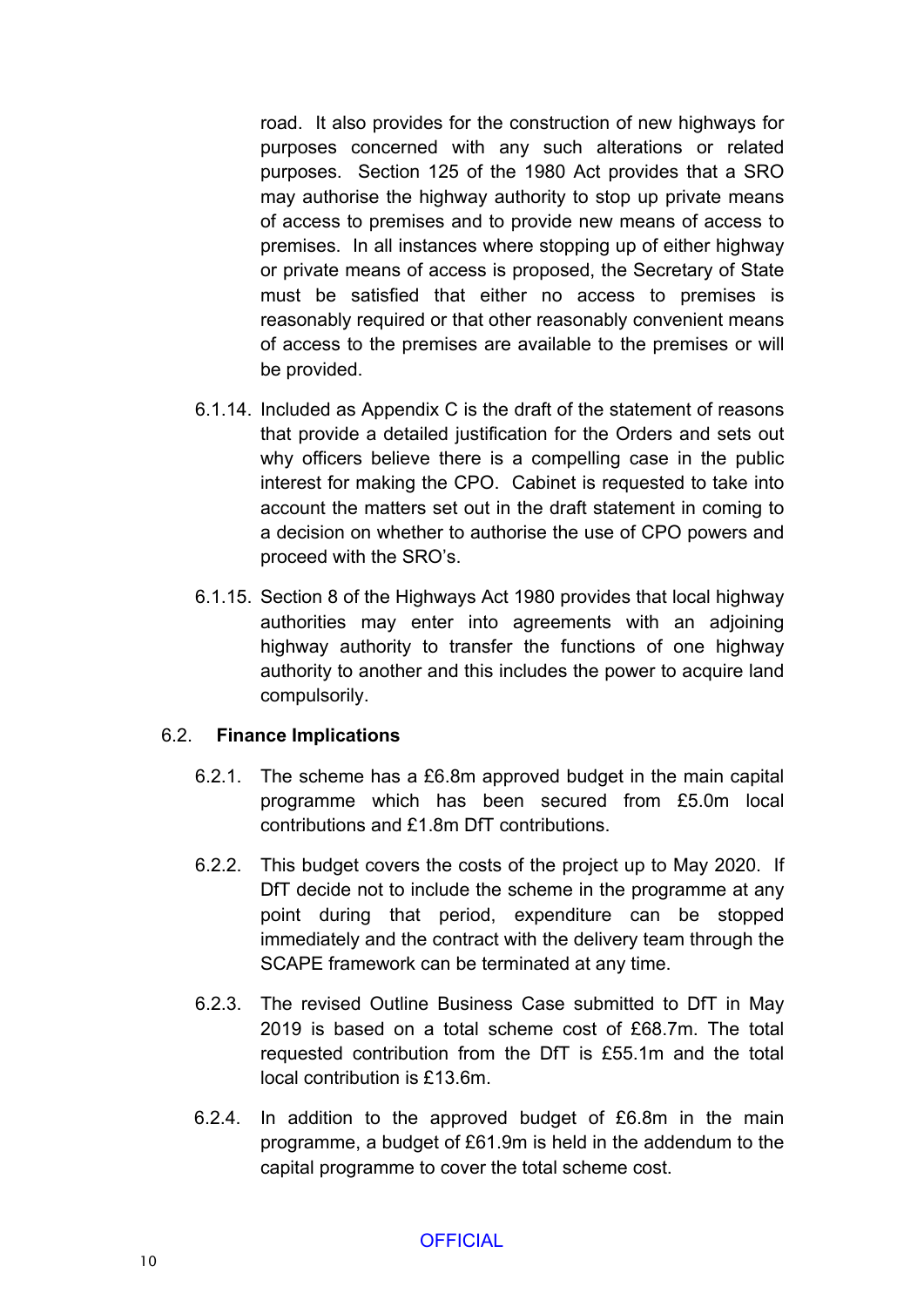6.2.5. A detailed cost estimate has been prepared by specialist engineering and property consultants. The following table summarises the main cost elements for the Scheme.

| <b>Scheme Element</b>                    | <b>Estimated Outturn Costs</b><br>(2018 Q1 prices) |
|------------------------------------------|----------------------------------------------------|
| Scheme expenditure up to end May<br>2019 | £4.50m                                             |
| Construction incl. Preliminary works     | £38.60m                                            |
| Supervision costs                        | £3.70m                                             |
| Land acquisition                         | £2.40m                                             |
| Part 1 Claims                            | £0.46                                              |
| <b>Statutory utilities</b>               | £6.50m                                             |
| <b>Preparation costs</b>                 | £2.30m                                             |
| Inflation allowance                      | £6.54m                                             |
| Risk Allowance                           | £3.70m                                             |
| <b>Total</b>                             | £68.7m                                             |

6.2.6. The Scheme funding relies on local funding sources, referred to as the Local Contribution, secured from both the Council and third party (developer) sources. The following table summarises the funding sources.

| <b>Funding Source</b>                                                                                                                | Value £          |
|--------------------------------------------------------------------------------------------------------------------------------------|------------------|
|                                                                                                                                      | (2018 Q1 prices) |
| DfT Grant                                                                                                                            | £55.1m           |
| (including £1.8m already received for<br>scheme development and the future<br>contribution £53.3m))                                  |                  |
| Whole scheme local contribution                                                                                                      | £13.6m           |
| This figure includes the end Oct 2019<br>sunk costs local contribution £2.9m and<br>the future expected local contribution<br>£10.7m |                  |
| <b>Total Scheme costs</b>                                                                                                            | £68.7m           |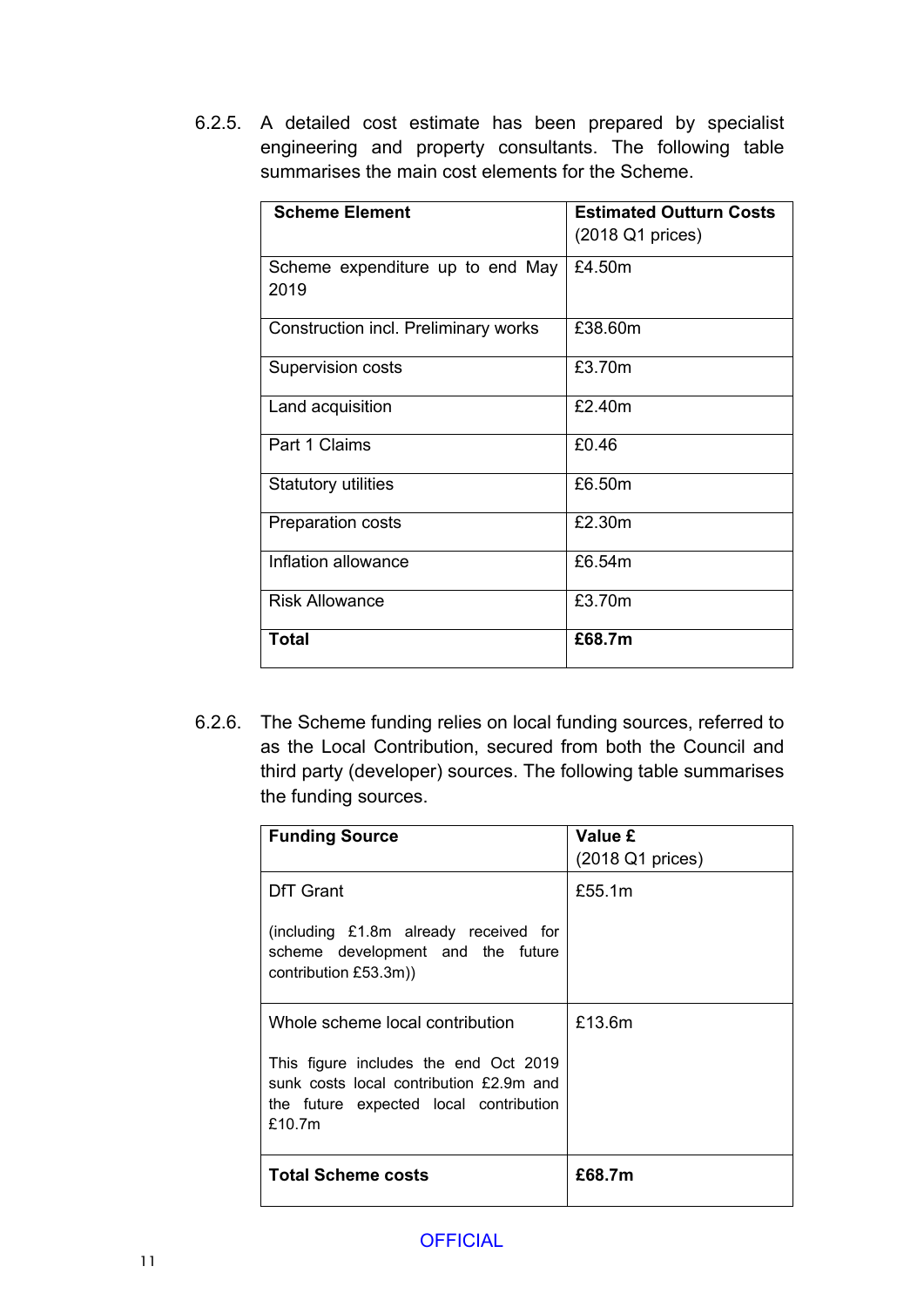- 6.2.7. The revised land requirements outlined in Section 5.1 of this report amount to a relatively small change in the overall area of land required for the scheme. It is expected that there will only be limited changes to land costs with no direct impact on the affordability of the scheme. Some of the proposed land changes will support construction cost savings which will have a net financial benefit for the scheme.
- 6.2.8. At this stage, the current estimate of funding from S106 developer contributions is in the range of £2.2m to £6.5m based on developments that may be released by the Scheme as set out in the Local Plan Strategy. The funding strategy for the scheme is to maximise the value of S106 contributions however, there is no guarantee that these developments will come forward or even if they do, that all predicted funding will be collected.
- 6.2.9. Officers are continuing to pursue alternative funding sources, including developer contributions, which could be used towards the Local Contribution. This approach will be retained, ensuring that the call on Council resources is minimised. The total scheme cost will be revised in the Capital Programme in a future report to Cabinet following the outcome of the revised OBC submission to the DfT.
- 6.2.10. In the scenario where a Full Business Case is submitted but grant funding is not approved by DfT and the Scheme cannot progress, the Council will be exposed to funding all the costs to that point of scheme development, excluding the £1.8m provided by DfT to develop the Outline Business Case.

## 6.3.**Policy Implications**

- 6.3.1. The need for the Scheme is clearly established in the Cheshire East Local Plan Strategy, identifying from the outset the need to improve transport connections to deliver the Plan, including the Scheme.
- 6.3.2. By providing additional highway capacity to cater for additional traffic from development, the Scheme would support the Local Plan Strategy and the objectives of the Constellation Partnership. The Scheme is thus considered to be in line with local policy and essential for the delivery of the future economic growth plans of Cheshire East Council.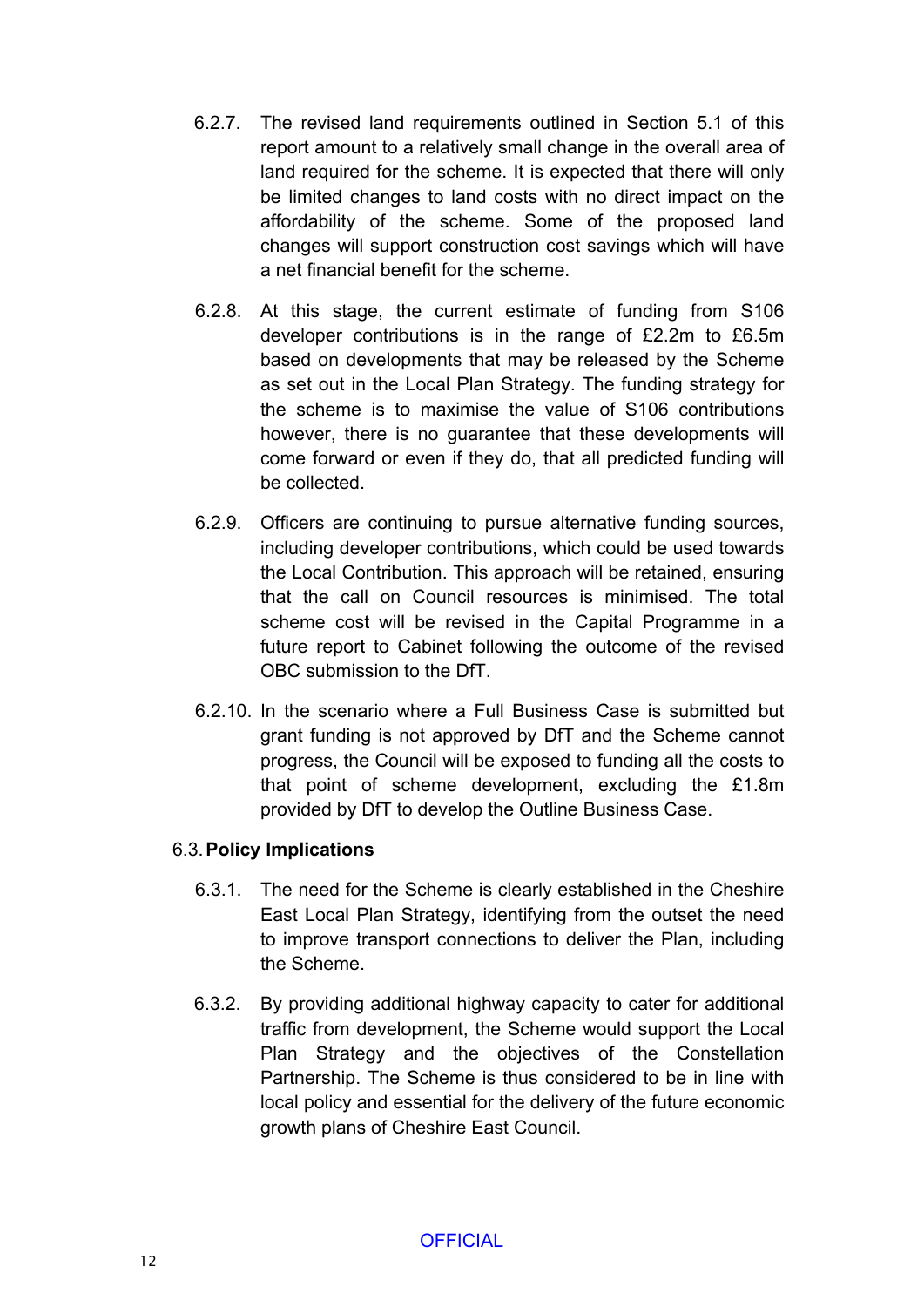## 6.4. **Equality Implications**

- 6.4.1. All public sector acquiring authorities are bound by the Public Sector Equality Duty as set out in section 149 of the Equality Act 2010. In exercising their compulsory purchase and related powers (e.g. powers of entry) these acquiring authorities must have regard to the effect of any differential impacts on groups with protected characteristics.
- 6.4.2. Equality implications have been considered in the options appraisal and are incorporated into the Outline Business Case. An Equalities Impact Assessment was prepared to accompany the planning application for the Scheme and considered in determining to grant planning permission.
- 6.4.3. In progressing the Orders and carrying out consultations the Council will take into account the needs of persons with protected characteristics as set out in equalities legislation.

## 6.5. **Human Rights Implications**

- 6.5.1. In deciding whether to proceed with a Compulsory Purchase Order (CPO) and a Side Roads Order (SRO), Members will need to consider the Human Rights Act 1998 and Article 1 of the First Protocol and Article 8 to the European Convention on Human Rights.
- 6.5.2. Article 1 protects the rights of everyone to the peaceful enjoyment of their possessions. No person can be deprived of their possessions except in the public interest and subject to national and international law.
- 6.5.3. Article 8 protects private and family life, the home and correspondence. No public authority can interfere with this interest except if it is in accordance with the law and is necessary in the interests of national security, public safety or the economic well-being of the country.
- 6.5.4. Members will need to balance whether the exercise of these powers are compatible with the European Convention on Human Rights. In weighing up the issues it is considered that the acquisition of land which will bring benefits to the residents and businesses that could not be achieve by agreement and this outweighs the loss that will be suffered by existing landowners. The CPO and SRO will follow existing legislative procedures.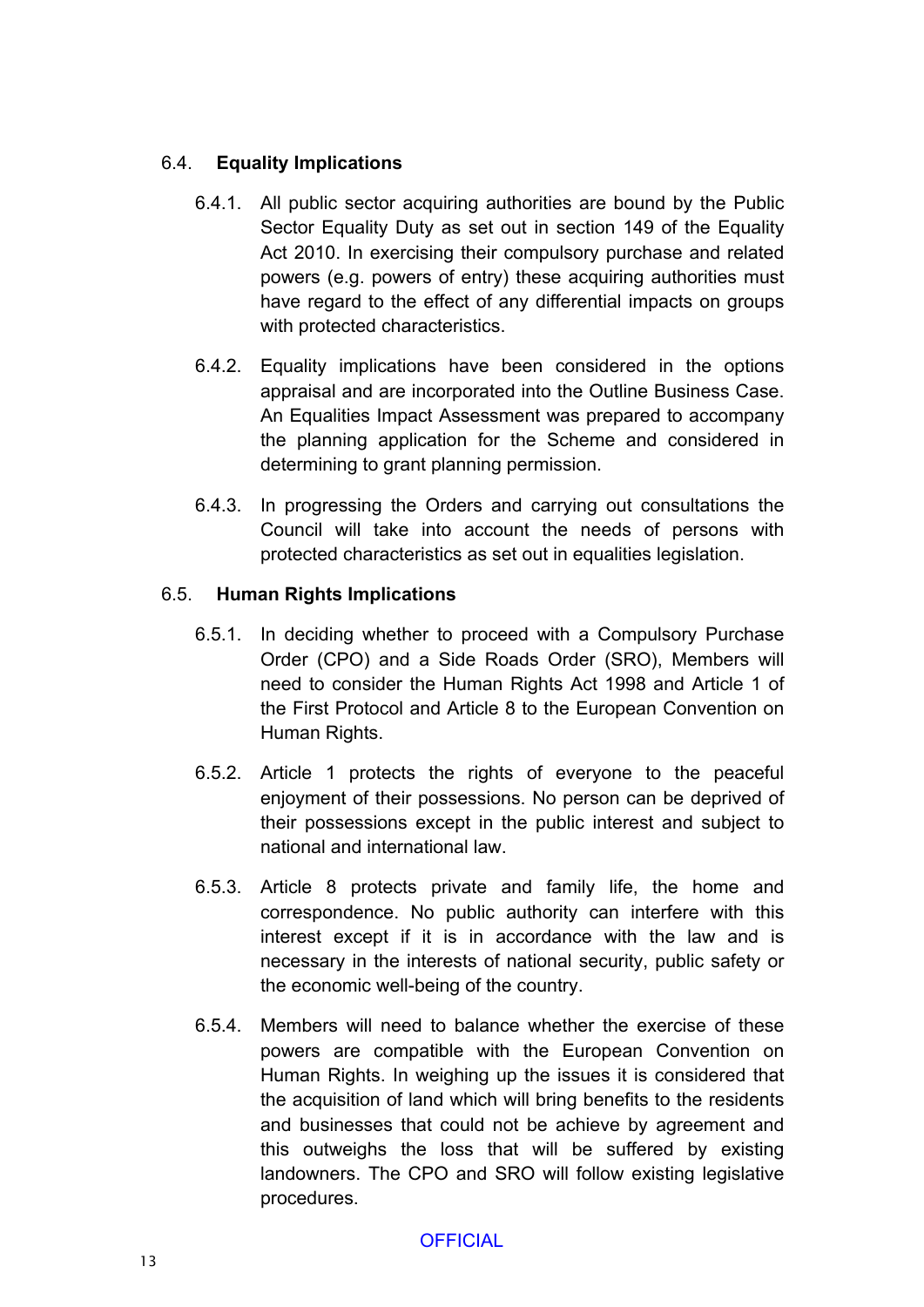- 6.5.5. All parties have the right to object to the making of the Orders and attend a public inquiry arranged by the Secretary of State. Parties not included in the CPO may be afforded that right to make representations to the inquiry if the inspector agrees.
- 6.5.6. The decision of the Secretary of State can be challenged in the High Court, an independent tribunal, for legal defects. Those whose land is acquired will receive compensation based on the Land Compensation Code and should the quantum of compensation be in dispute the matter can be referred to the Lands Tribunal for independent and impartial adjudication.
- 6.5.7. The Courts have held that this framework complies with the Convention on Human Rights. Accordingly, a decision to proceed with the recommendation on the basis that there is a compelling case in the public interest would be compatible with the Human Rights Act 1998.

## 6.6. **Human Resources Implications**

6.6.1. It shall be necessary to ensure that sufficient resource is allocated in Assets, Highways, Legal, and Planning Services to support delivery of the Scheme. If additional temporary resources are required these will be met from the project budget.

## 6.7. **Risk Management Implications**

- 6.7.1. Key risks to the Council continue to relate to the affordability of the Scheme and this will be addressed through the continued development of the funding strategy.
- 6.7.2. A revised Outline Business Case was submitted to the DfT in May 2019 and the scheme has not yet been granted DfT programme entry. Although DfT programme entry is expected, it is not yet certain.
- 6.7.3. The Council will be required to accept all responsibility for cost increases beyond the cost envelope stated in the Business Case that is approved for funding by DfT. This decision is at the Full Business Case stage, which is currently anticipated to be early 2021.
- 6.7.4. For the purposes of the Financial Case, optimism bias has not been included due to the fact that the scheme costs have been derived based upon a well developed highways design and are inclusive of a risk allowance of £3.7m. For the purposes of economic appraisal, a level of Optimism Bias is applied to uplift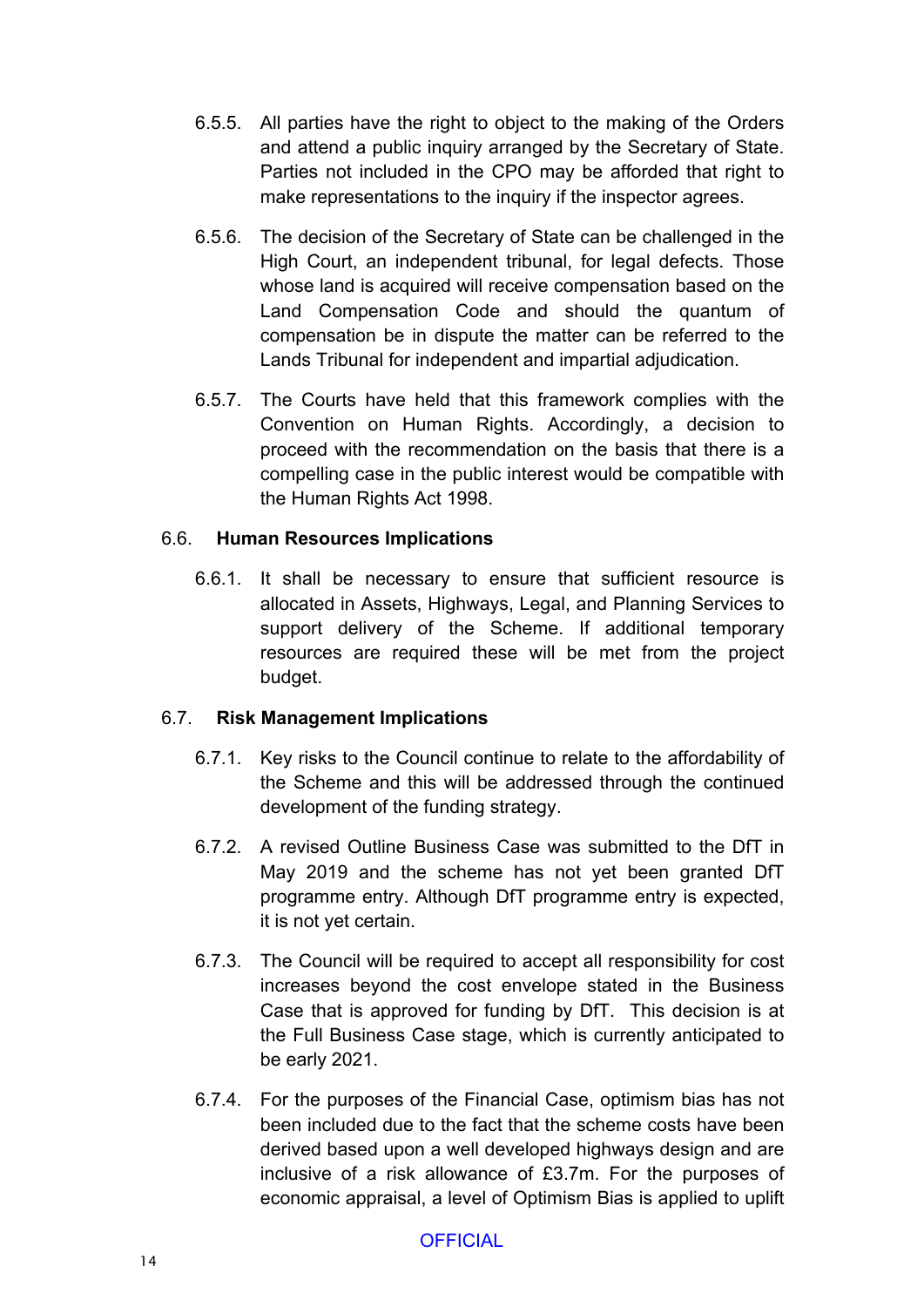estimated costs by 15%, in accordance with DfT guidance, to ensure that the value-for-money of the Scheme is not overstated.

- 6.7.5. Until the point at which DfT make their final investment decision based on the Full Business Case, any council funding of Scheme development is at risk, although this risk decreases significantly once the DfT approve the Outline Business Case.
- 6.7.6. The majority of land that would be required to widen the A500 is owned by the Duchy of Lancaster. The land cannot be subject to a CPO unless the Duchy agrees to it. Alternatively an agreement would have to be negotiated for the acquisition of their land. The Duchy has however submitted a letter of support for the Scheme and has said that they will be a supportive partner as the Scheme takes shape.
- 6.7.7. A Planning Application reflecting the revisions to scheme has been submitted and this is under consideration by the planning authority. As indicated in the Legal Implications Section above, the Secretary of State's policy is not to confirm the CPO before planning approval is granted.
- 6.7.8. There are some significant services that cross the Scheme, such as a Mainline Fuels oil pipeline, and high pressure gas mains. An initial cost estimate, including risk, is included in the overall Scheme Cost Estimate, but further work is required to confirm those estimates, and to understand the requirements of the utility companies as Statutory Undertakers.
- 6.7.9. The Council will be required to forward fund the whole of the local contribution and to underwrite third party contributions expected through Section 106 (S106) agreements, as developer contributions may take many years to collect. The current estimate of funding from S106 agreements is in the range £2.2m to £6.5m, based on developments that could be released by the Scheme as set out in the Local Plan Strategy. The funding strategy for the scheme is to maximise the value of S106 contributions however, there is no guarantee that these developments will come forward or even if they do, that all predicted funding will be collected.
- 6.7.10. Should the Scheme not be completed the A500 will continue to be a congestion constraint for traffic travelling between the south of Crewe and the M6 and the wider Cheshire East, Stoke and Staffordshire region.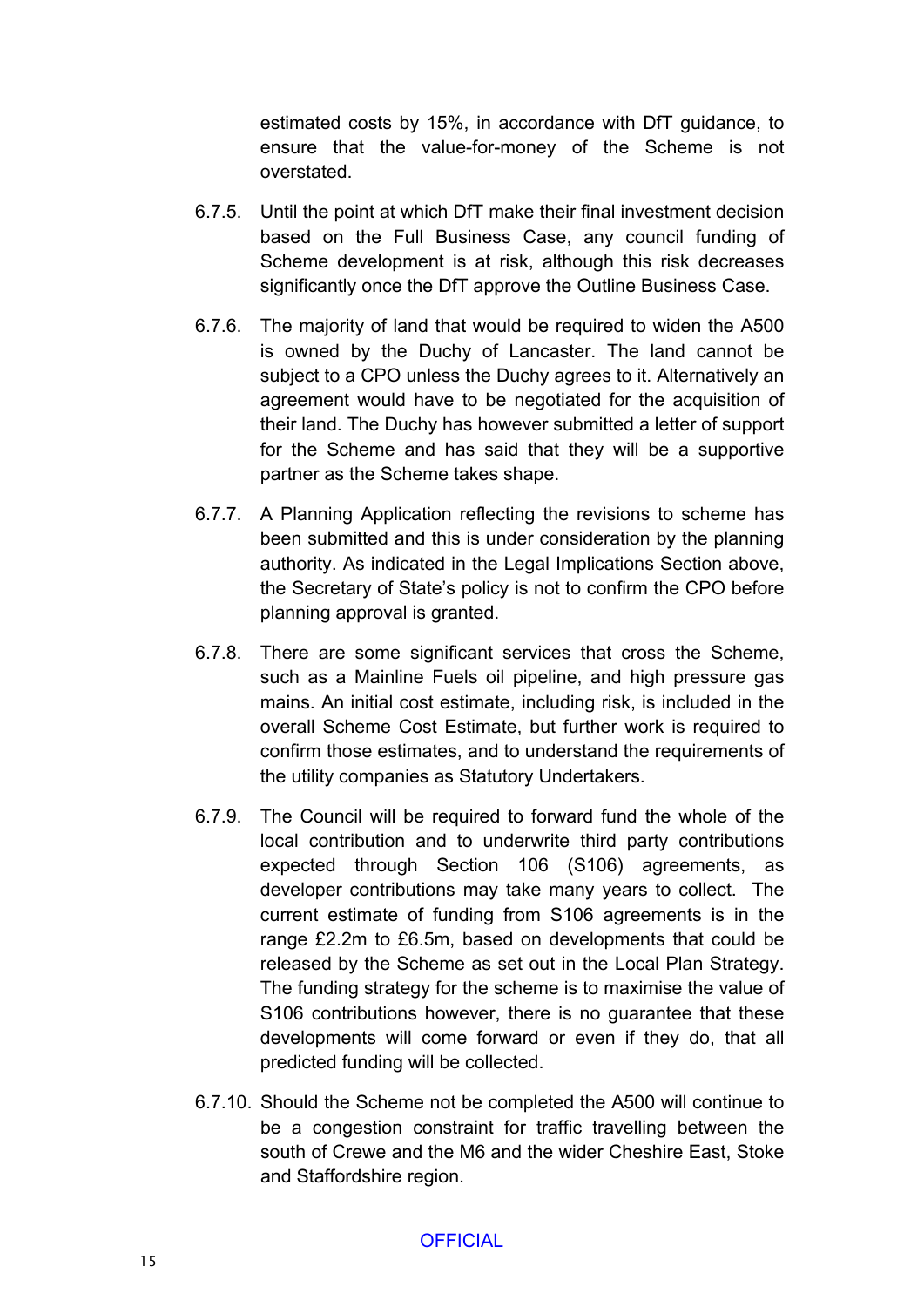#### 6.8. **Rural Communities Implications**

- 6.8.1. As the Scheme is a widening of an existing road, it will not introduce any new severance of existing farms or communities. There are some existing field gates that access directly on to the A500 and these will have to be closed once the road becomes a dual carriageway on safety grounds. However, the farm tenants have said that they already no longer use the gates because of the high volume of traffic on the A500. Appropriate alternative accesses will be provided, as required, as part of the Scheme.
- 6.8.2. Similarly, there are crossing points for public rights of way that will be closed. The Scheme includes diversions for these footpaths to maintain connectivity, and the stopping up of paths where they lead directly to the road.
- 6.8.3. There may be some impact during the construction phase, because the two bridges over the A500 will need to be demolished and replaced. Consideration will be given to how connectivity can be maintained during construction.
- 6.8.4. The scheme planning applications provide a comprehensive Environmental Assessment which takes into account the effect on the rural community. This assessment will include impacts such as noise, air quality, visual impact plus the Scheme's effects of Public Rights of Way and non-motorised users i.e. pedestrians, cyclists and equestrians.

## 6.9. **Implications for Children & Young People / Looked After Children**

6.9.1. The Delivery Agreement included a comprehensive framework to capture local Social and Community Value throughout the project. Opportunities to engage with local schools and colleges will arise as the Scheme progresses for education and training purposes. The means by which young people can be encouraged to participate in the consultation process will be considered as part of the Consultation and Engagement Plan.

## 6.10. **Public Health Implications**

6.10.1. The recommendations have no immediate impact on public health. Issues associated with noise and air quality will be assessed as part of the programme of works associated with preparing an Environmental Assessment to accompany the planning application.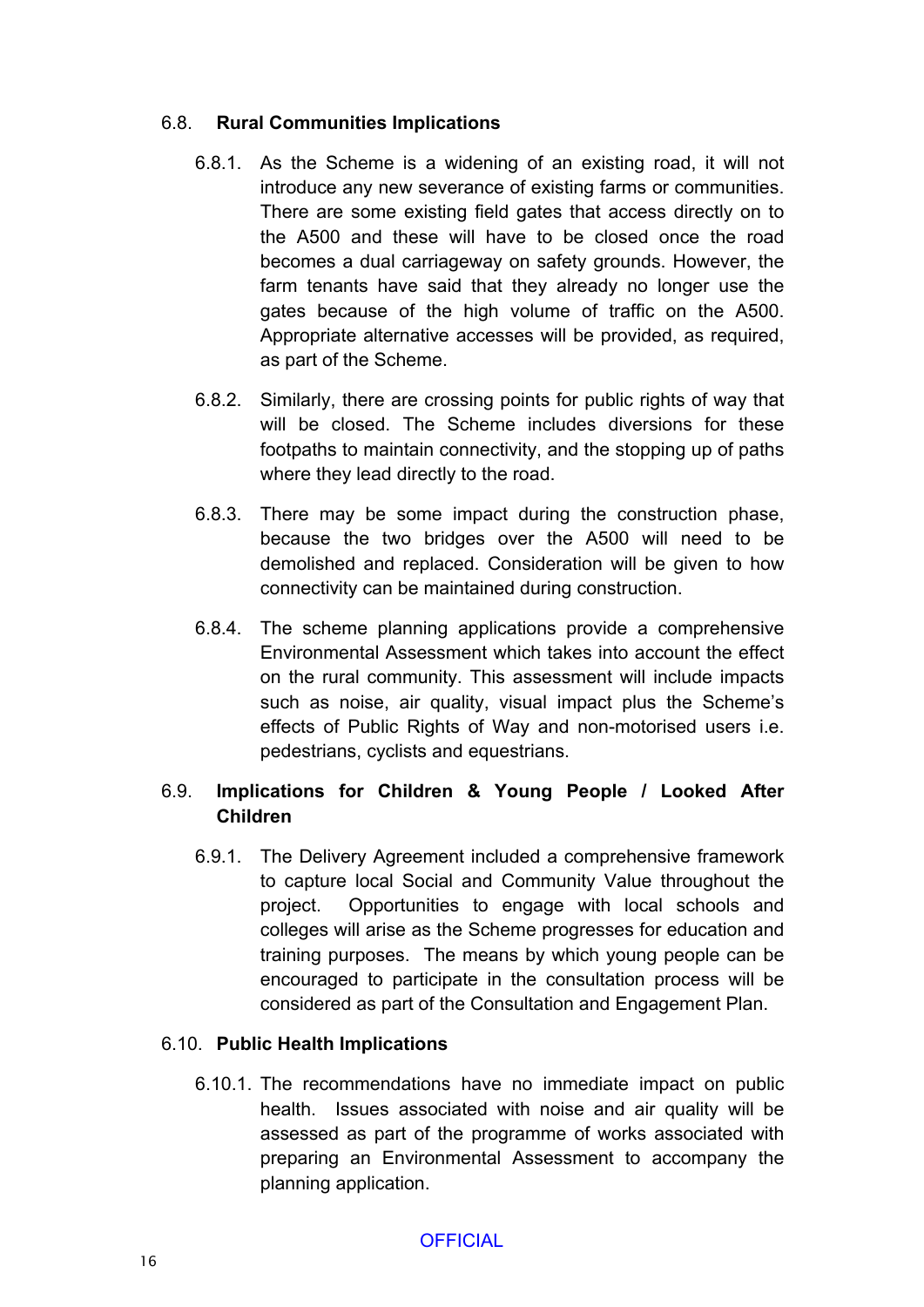6.10.2. The Scheme will have environmental benefits, through reducing traffic congestion, improving travel times and reliability and encouraging multi modal forms of transport such as cycling and walking.

## 6.11.**Climate Change Implications**

- 6.11.1. The proposed scheme has been subject to a comprehensive Environmental Appraisal as part of the statutory planning process. This has demonstrated the wider environmental and ecological impact of the bypass. The Council has resolved to consent the Scheme subject to conditions.
- 6.11.2. The proposed scheme is embedded in the Local Plan Strategy, which has been subject to Examination in the Public by the Planning Inspectorate. The Local Plan has been deemed to be a robust plan for sustainable development across the borough. The scheme contributes to this overall plan for sustainable growth in Cheshire East by enabling growth through improved connectivity and reducing adverse impacts of traffic and travel.
- 6.11.3. The existing habitat affected by the scheme is of limited ecological value with the largest areas comprising broad-leaved plantation woodland created during the original construction of this stretch of the A500 in the 1980s. The impact of the scheme has been determined through the planning approval process and the planning conditions include the provision of a commuted lump sum to offset the ecological impact.

## **7. Ward Members Affected**

- 7.1.The strategic nature of the Scheme will mean that journeys from multiple wards will be affected.
- 7.2.The Scheme itself is situated in Haslington Ward. The local ward members for Haslington are Cllr Mary Addison and Cllr Steven Edgar.

## **8. Consultation & Engagement**

8.1.The Pre-Planning Application Consultation has been undertaken; the consultation report is available on request.

# **9. Access to Information**

- 9.1. The background papers relating to this report can be inspected by contacting the report writer.
- 9.2. For this scheme reports have previously been submitted to Cabinet as follows: